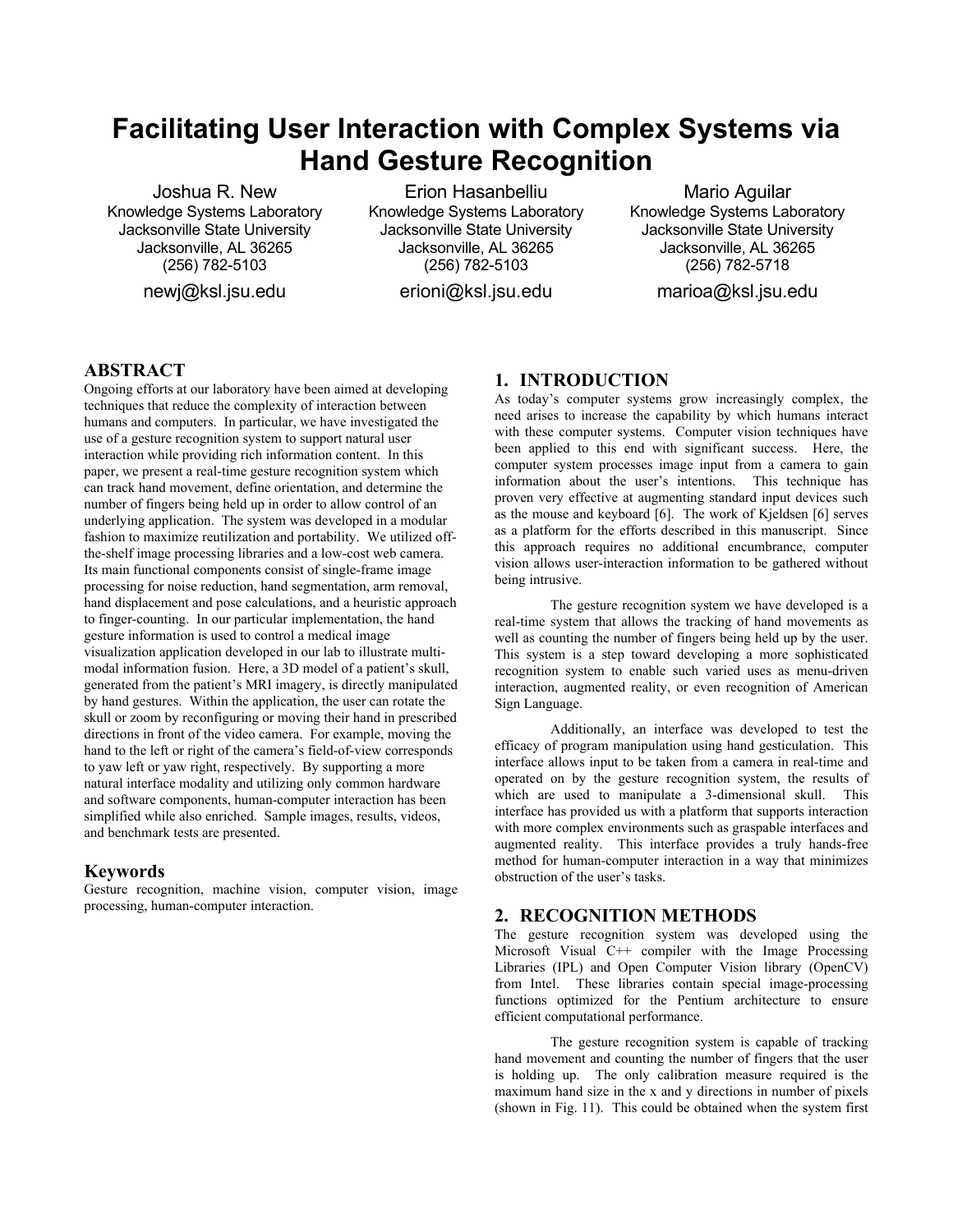starts up by the user placing his/her hand in a calibration box from which the length and width is measured. The system uses this information to process the image through a series of pipelined stages, successively refining the information about the position of the hand by removing noise and segmenting the hand from the background (Fig. 1). Once the position of the hand is known, the system then counts the number of fingers that the user is holding up. Each stage of this pipeline is discussed in the sections below.



**Figure 1. Design and components of system pipeline.** 

## **2.1 Extract Saturation Channel**

The system uses an off-the-shelf web camera, capable of capturing 640x480 images at 30 frames per second (fps), to capture the desk area where the user's hand is located. Individual frames are captured and sent directly to memory for initial processing rather than storing and loading image files from disk. This supports reduced latency and real-time performance.

The current implementation of the gesture recognition system supports the use of live camera input or stored image files. The saturation channel (HSL space) of the captured RGB image is then extracted [7] since it has been shown [8] and [10] to be a good choice for gesture recognition systems when lighting conditions are stable. Fig. 2 shows an original 640x480 image and its corresponding hue, saturation, and lightness channels.



**Figure 2. Hue, Saturation, and Lightness channels extracted from a color image.**

#### **2.2 Threshold Saturation Channel**

Once the saturation channel has been extracted, a threshold is applied to create a new image. Few objects in the real world are as highly saturated as human skin tones so nature makes a way for human skin tones to be easily segmented within an image.

Additionally, it is more robust than the value channel to lighting and camera changes.

In the system developed, a threshold value of 100 was found to capture most of the hand with a tolerably small amount of noise in our static, indoor lighting environment. The pixels with a value at or above the threshold value were changed to 128 and the others were set to 0 via the following equation:

# $\omega$  PixelValue = PixelValue  $\geq 100$  ? 128 : 0 (1)



**Figure 3. Saturation channel before and after threshold is applied.**

#### **2.3 Find Largest Connected Contour**

This stage finds all contours in the resultant threshold image. Once all contours are found, only the largest one is retained and all pixels on or inside that contour are set to 192. This process effectively selects the contour of the hand and fills all holes/lakes within the hand for pixels that had not made the threshold. This also removes all noise not connected directly to the edge of the hand and thus eliminates most salt and pepper noise in the image.



**Figure 4. Before and after largest connected contour.**

#### **2.4 Calculate Centroid**

The centroid, or center of mass, was calculated for the resultant largest contour image. This was done by using the customary  $0<sup>th</sup>$ and  $1<sup>st</sup>$  moments of the image. The  $0<sup>th</sup>$  moment amounts to a simple count of the number of pixels of a particular value within an image and is defined as:

$$
M_{00} = \sum \sum I(x, y) \tag{2}
$$

The first moments of an image, for x and y respectively, are the sum of the x and y values for pixels of a particular value and are defined as:

$$
M_{10} = \sum \sum x * I(x, y)
$$
 (3)

$$
M_{01} = \sum \sum y * I(x, y) \tag{4}
$$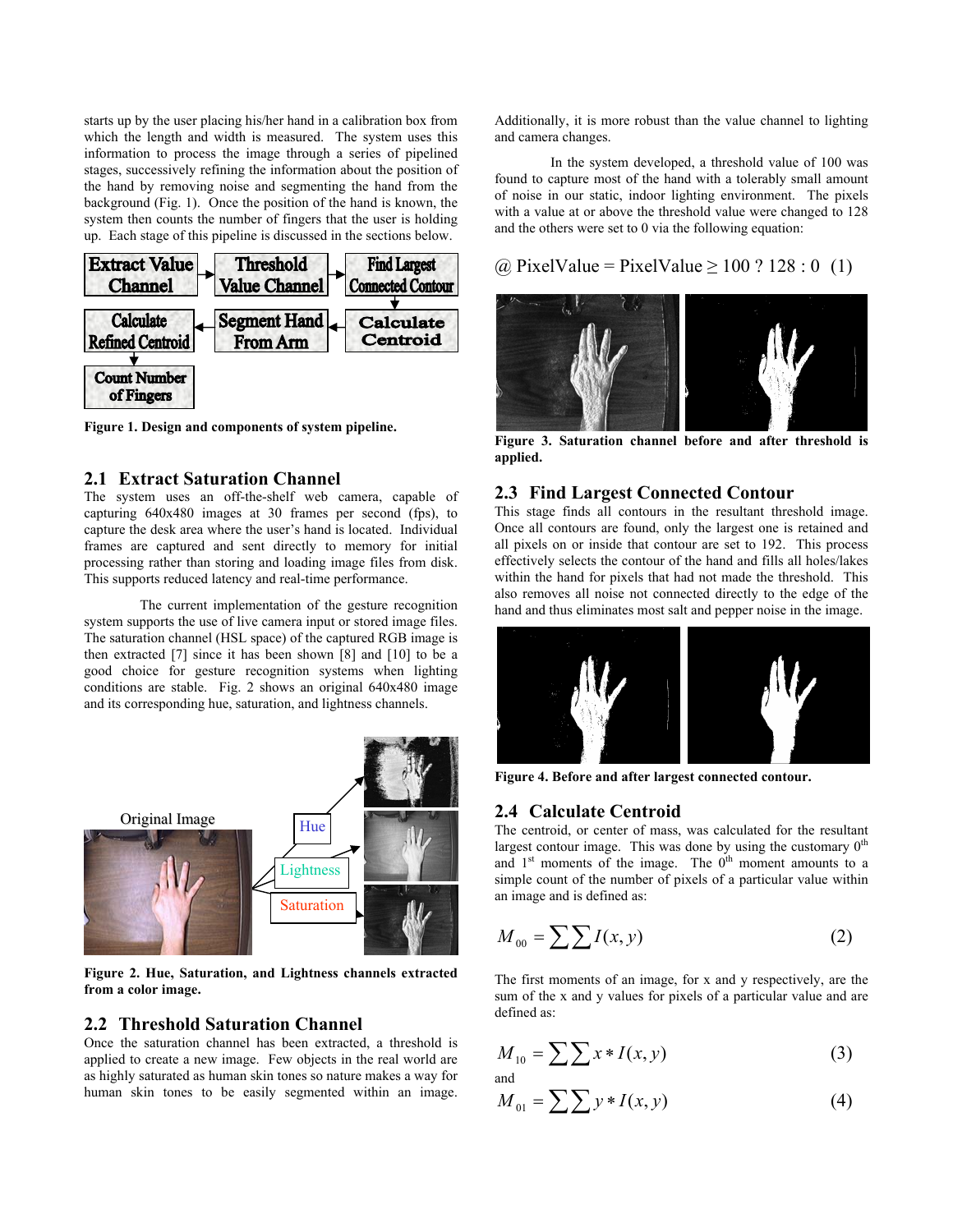where,

$$
I(x, y) = \begin{cases} 1 & \text{if } pixelValue = ta\,rgetValue \\ 0 & \text{Otherwise} \end{cases}
$$

Finally, the centroid of the segmented hand is computed as:

$$
(x_c, y_c)
$$
 where  $x_c = \frac{M_{10}}{M_{00}}$  and  $y_c = \frac{M_{01}}{M_{00}}$  (5)

(This computation is isolated to the centroid of the hand due to our prior segmentation stage.)

## **2.5 Segment Hand from Arm** *Arm Botation of the remea centroid*

In several gesture recognition systems, there is a problem with the arm playing an unwanted role in the process of gesture recognition. Some researchers address this issue by having the users wear long-sleeved shirts in order to keep the arm from being segmented with the hand [5]. In order to circumvent such user restrictions, a heuristic method was used to segment the hand from the arm while not encumbering the user.

the 192-valued pixels by finding the top-most and left-most pixels of the target value in the image. A box of black pixels is then defined using the measure of hand size as determined during calibration, effectively drawing a line at the wrist. Then, pixels inside the box are set to 254 to differentiate them from the arm.



**Figure 5. Image before and after bounding box is applied to the hand and Flood-Fill at the centroid to separate the arm from the hand.**

## **2.6 Calculate Refined Centroid**

Once the hand has been segmented from the arm, a threshold is applied to the image in order to remove the arm. At this point, only pixels representing the hand should remain. A refined centroid is then computed which represents the "true" location of the hand.

at 254 and their values set to 255. The centroid for the remaining In the system we implemented, pixels were thresholded pixels was then computed in the manner discussed in section 2.4.



Figure 6. Image before and after threshold is applied to **remove the arm; the circle was added only to enhance the location of the refined centroid.**

#### **2.7 Count Number of Fingers**

In order to count the number of fingers being presented, a heuristic approach was used which sweeps out a circle centered at the refined centroid and with a radius computed based on the calibration measures. In our implementation, an effective radius size for this circle was found to be:

In the current system, a bounding box is computed for 
$$
radius = .19 * (Handsize X + Handsize Y)
$$
 (9)

In this system, given hand size calibration, a finger is defined to be 15+ white pixels separated by 18+ black pixels, which serve as salt/pepper tolerance, minus 1 for the hand itself. This means that for the fingers to be counted as separate, they must be sufficiently spread. This proved to be very effective for counting fingers in most cases, but thumb counting proved problematic since a widely extended thumb would be counted as part of the wrist. This problem is typically circumvented by including a small portion of the wrist in the calibration measure.



**Figure 7. Original saturation channel and result after complete processing; shows the arc swept out to count the fingers.** 

#### **3. RESULTS**

Two sample extracted saturation channels were written to PGM files and used as input to the gesture recognition system. These images are shown in Fig. 8. The output produced by the gesture recognition system after processing these images is also shown. The output screen shows not only the information extracted from the image, but also the execution time required by each stage of the system.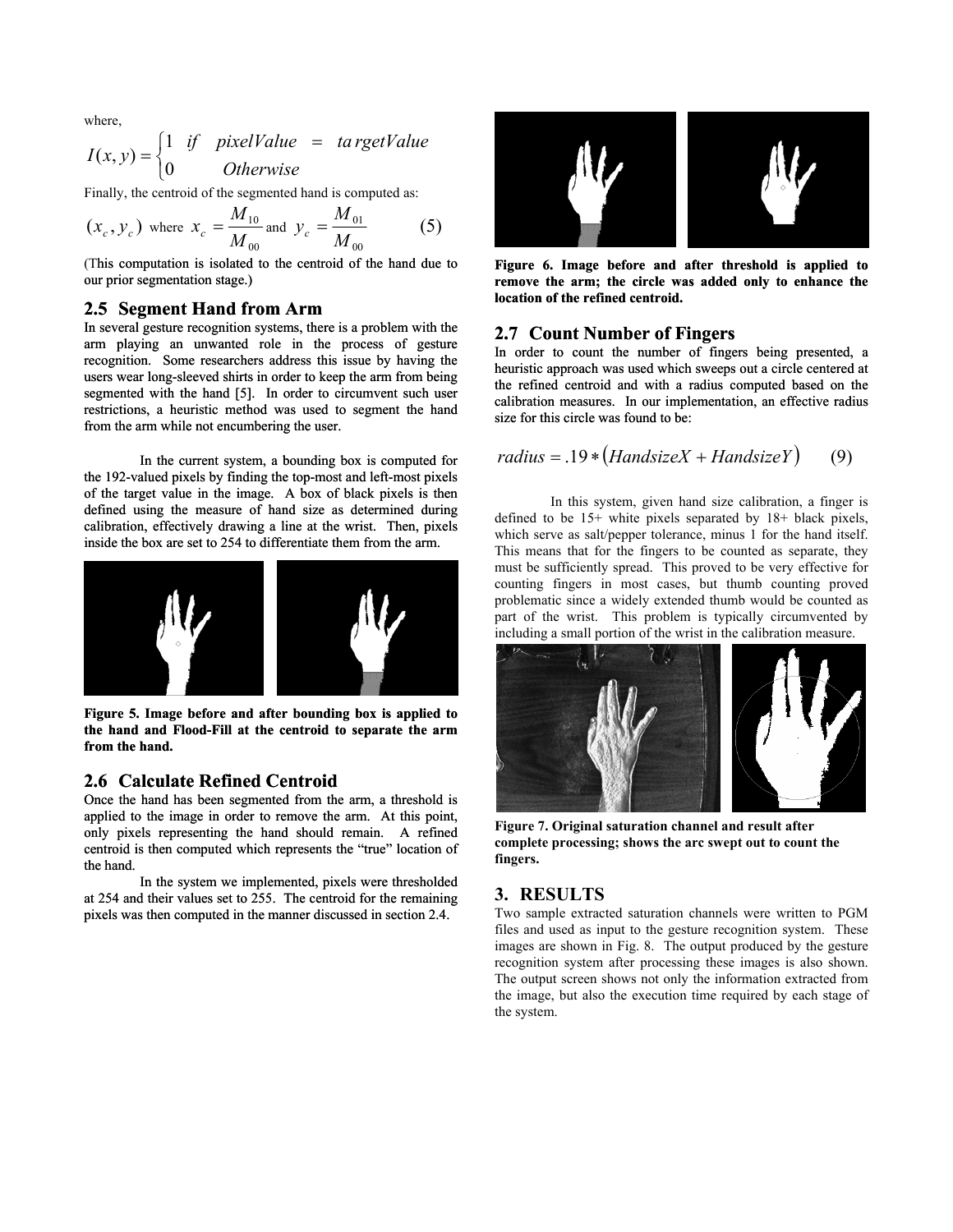| (a)<br>$(\mathbf{b})$                                                                               |  |  |
|-----------------------------------------------------------------------------------------------------|--|--|
| "C:\GestureInterface\GestRec\Debug\Vision.exe"<br>$ \Box$ $\times$                                  |  |  |
| Time since constructed (Image Read Time) = 189 ms                                                   |  |  |
| Time of Threshold = 3 ms                                                                            |  |  |
| Time of LCC = 14 ms                                                                                 |  |  |
| Time of CoM = 2 ms                                                                                  |  |  |
| Min for Image = <302, 103><br>Min for Previous Image = <72, 149>                                    |  |  |
| Time of Find BB TopLeft = 3 ms                                                                      |  |  |
| Time of Arm Removal = 6 ms                                                                          |  |  |
| Refined Center of Mass for Image = (372,282)<br>Orientation for Image = 0 degrees                   |  |  |
| Refined Center of Mass for Previous Image = <139,334><br>Orientation for Previous Image = 0 degrees |  |  |
| The hand moved right by 233 pixels<br>The hand moved up by 52 pixels                                |  |  |
| Time of rCoM = 4 ms                                                                                 |  |  |
| Image contains 4 fingers<br>Previous Image contained 2 fingers                                      |  |  |
| Time of Count Fingers = 0 ms                                                                        |  |  |
| RunTime w/o Reading or Writing = 33 ms                                                              |  |  |
| RunTime w⁄o Writing = 468 ms                                                                        |  |  |
| Time of Image Writing = 0 ms                                                                        |  |  |
| Iotal Program RunTime = 469 ms<br>Press any key to continue                                         |  |  |
|                                                                                                     |  |  |
| (c)                                                                                                 |  |  |

 **Figure 8. Gesture recognition system input and output a) First input image; b) Second input image; and c) Output screen showing quantitative processing results and time required per stage.** 

One of the main goals in the design of the gesture recognition system was that it runs in real-time on 640x480 images. The system was tested on various images with an AMD Athlon XP 1900 (1.6 Ghz) machine. The average results are shown in Table 1 below.

The current system takes 41 ms to completely process one frame from the camera on a 1.6 GHz system. This translates to an effective recognition processing rate of 24 fps. However, additional optimizations could be made to decrease processing time and thus allow the addition of more robust processing techniques. Nonetheless, for the purposes of gesture-based human-computer interaction, we find that 15+ fps are quite sufficient to provide smooth and rapid control of a humancomputer interface system. These results are described in the following section.

#### **Table 1. Gesture System Benchmarks**

| <b>Process</b>                        | Time (ms)           |
|---------------------------------------|---------------------|
| <b>Steps</b>                          | Athlon XP 1900      |
|                                       | $(1.6 \text{ Ghz})$ |
| 1) Extract Sat Channel                | 9                   |
| 2) Threshold                          | 3                   |
| 3) Find Connected Contour and<br>Fill | 14                  |
| 4) Centroid                           | $\overline{2}$      |
| 5) Segment Hand From Arm              | 9                   |
| 6) Refined Centroid                   | 4                   |
| 7) Count Number of Fingers            | $\Omega$            |
| <b>Total Time</b>                     | 41                  |

# **4. INTERFACE TESTING**

The interface was developed using a C++ compiler with the platform independent, GUI-building Qt toolkit. This toolkit allows targeting of multiple operating systems while incurring no performance hit. However, the current system has only been tested on Windows XP and 2000 Professional.

The interface created includes two panels: one with the 3D model of a skull to provide the user with a complex object for direct manipulation; the other with the camera feed so that the user can obtain feedback on their interaction with the computer without ever having to take their eyes off the screen. The interface also provides dials so that the user can easily quantify the roll/pitch/yaw angle or zoom factor that has been applied to the 3D model.



**Figure 9. The GUI provided for interaction with the system**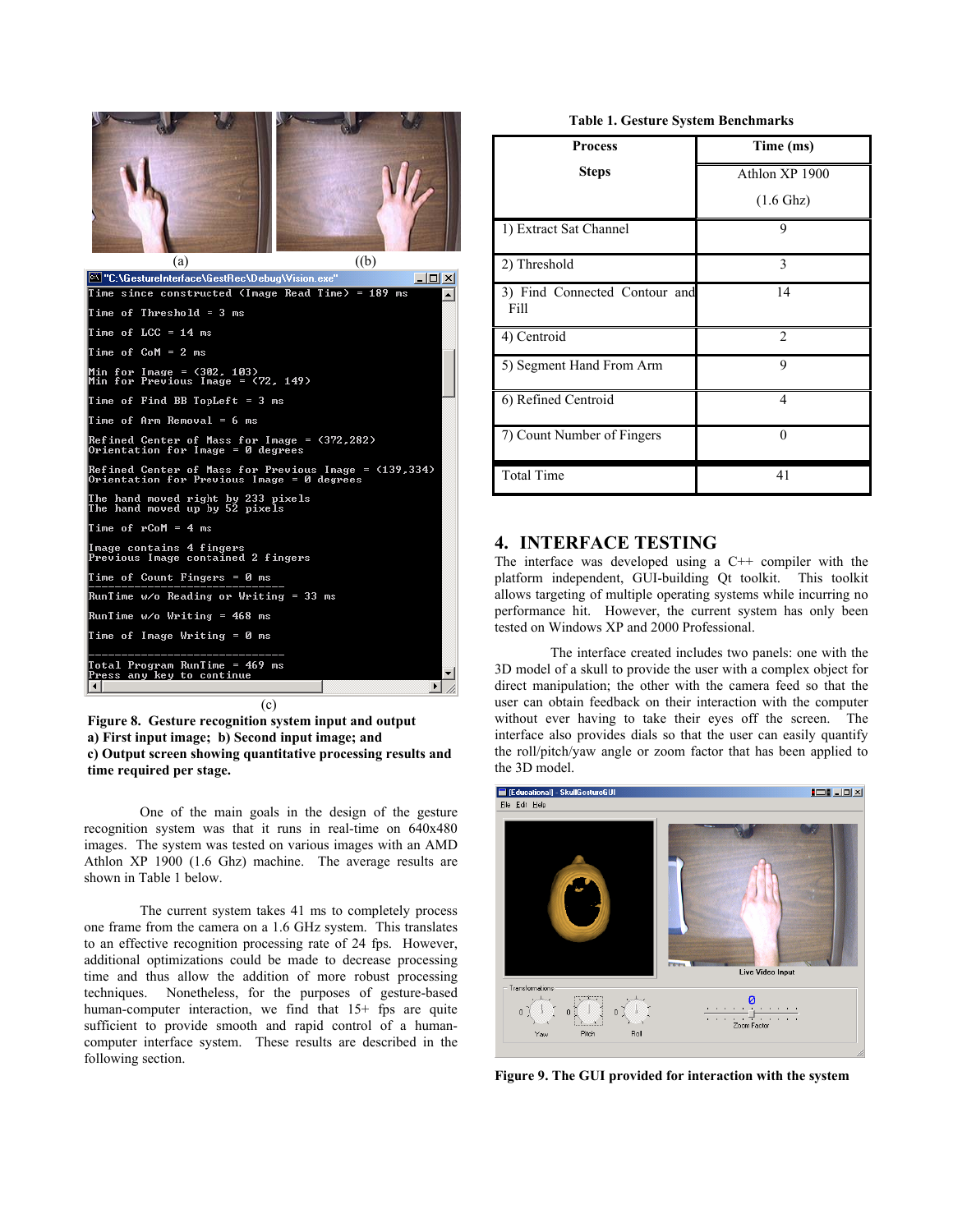The setup of the camera and gesturing by the user can be seen in Fig. 10. This configuration was considered ideal since the user sits naturally at the computer and needs only shift his/her hand away from the mouse to be in the camera's active gesticulation zone. This allows for quick and easy interaction while allowing the user to maintain concentration on the task at hand even when switching between interface modalities.



**Figure 10. Current system configuration**

The interface system allows input to be taken from a camera and operated on by the gesture recognition system in realtime, the results of which are used to manipulate the 3 dimensional skull in the opposing window. The gestures supported for defining the rotation of the skull are illustrated in Fig. 11. Other manipulations not listed there include rolling left or right by holding up two or three fingers and zooming in or zooming out by holding up four or five fingers, respectively. Care was taken so that the mappings of gestures to actions were as intuitive as possible; however, the effects of some gestures must still be learned by the user either through experimentation or training. Rotations of five degrees and zooming speeds of  $\pm$ 5% of the current zoom factor per frame were found to be acceptable speeds for providing smooth control of the interface.



It is obvious that the use of this system is facilitated by the ease with which users can naturally interact via gesturing. However, the power of the system will increase tremendously as its recognition capabilities are enhanced, more complex interactive environments are introduced, and more user training of gestures are provided. However, the mapping between gestures and actions should be defined as intuitively as possible to ease the burden of learning to use the new interface. Due to the fact that this simple system can prove to be natural and fun for most users, it is expected that the learning of more sophisticated gestureaction mappings will be learned independently by the user as he/she gains experience with the system.

## **5. FUTURE WORK**

Many heuristic approaches were utilized in the course of this work to ensure real-time performance. Since our current implementation may execute at a faster frame rate than that required for a specific task, other capabilities and more robust approaches could be used to enhance the current system.

#### **5.1 Optimization**

While the current system is highly optimized through the use of OpenCV's processor-dependent functions and several similar functions were written that computed only the information required, there may exist other approaches that accomplish the same function as those currently used with lower computational costs. Also, for existing functions, there is still some improvement that could be made such as the time required to retrieve and edit image data.

### **5.2 Computation of Hand Pose**

The current system is capable of computing the orientation of the hand. However, this measure has not been validated to be robust nor has it been used in other stages in the system, such as in application of the bounding box for arm removal. This isn't an important issue since the user's hand is almost always oriented vertically due to the way the system is setup. However, the orientation of the hand is also an important variable for hand registration, which is required by a gesture recognition learning system.

## **5.3 New Finger Counting Approach**

The finger counting approach utilized is a simple heuristic and is not very robust, especially for thumb counting. A better heuristic would be to count along an arc centered at the wrist in line with the orientation of the hand's major axis. However, the best approach would be to add the capability of a machine learning system for gesture classification.

## **5.4 Learning System**

A learning system is the next logical addition to the gesture recognition system. Current approaches vary from recognition based on edge-detection to interior pixel values [4, 6]. A learning system would allow more robust gesture recognition capabilities and thus increase the number and reliability of mappings from gestures to system actions.

Considerations involved in the design of a learning Figure 11. Mapping of hand placement to system control system would include invariance to hand pose, selection of the